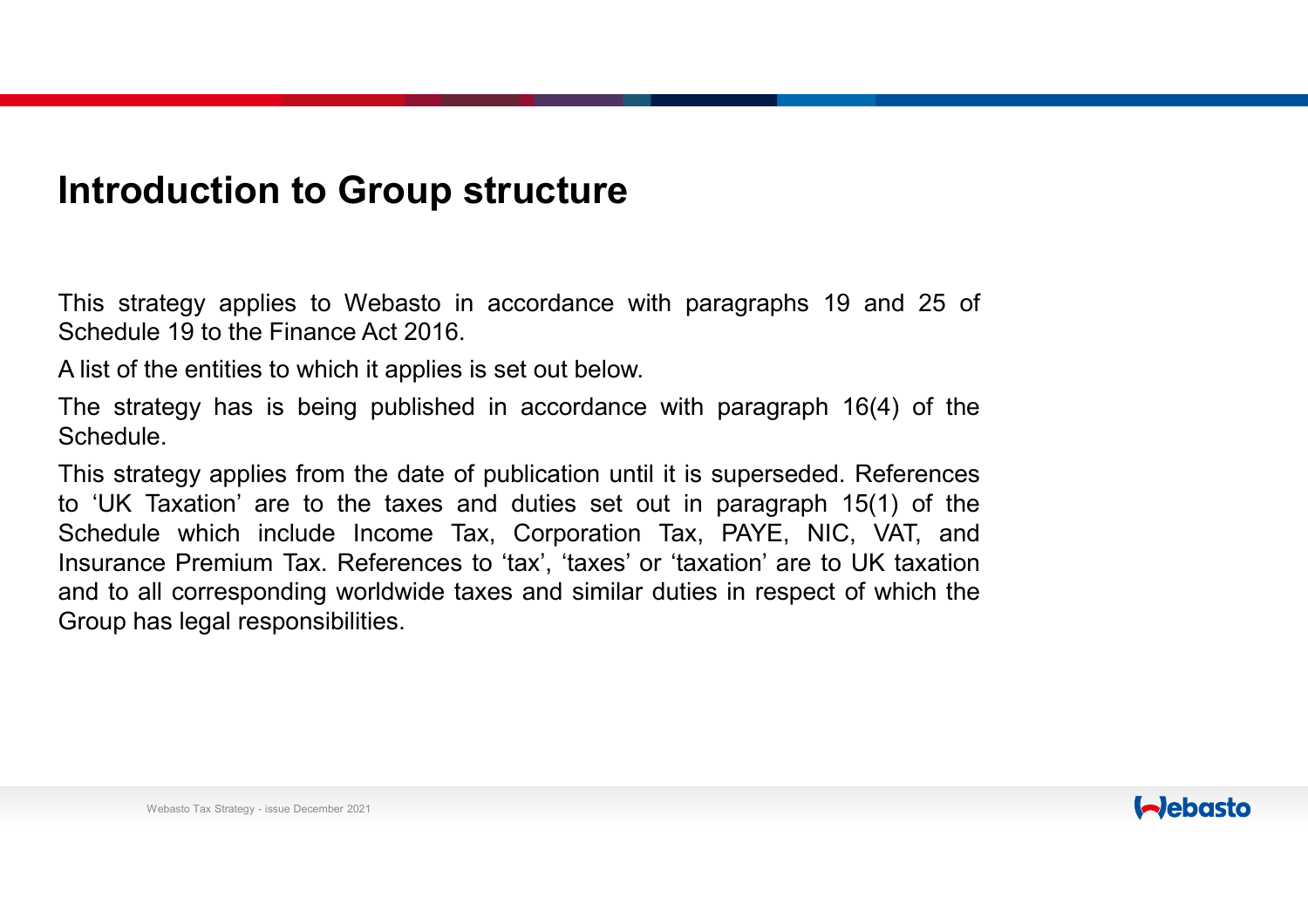# **Aim**

Webasto is committed to full compliance with all statutory obligations and full disclosure to relevant tax authorities. The group's tax affairs are managed in <sup>a</sup> way which takes into account the group's wider corporate reputation in line with Webasto's overall high standards of governance.

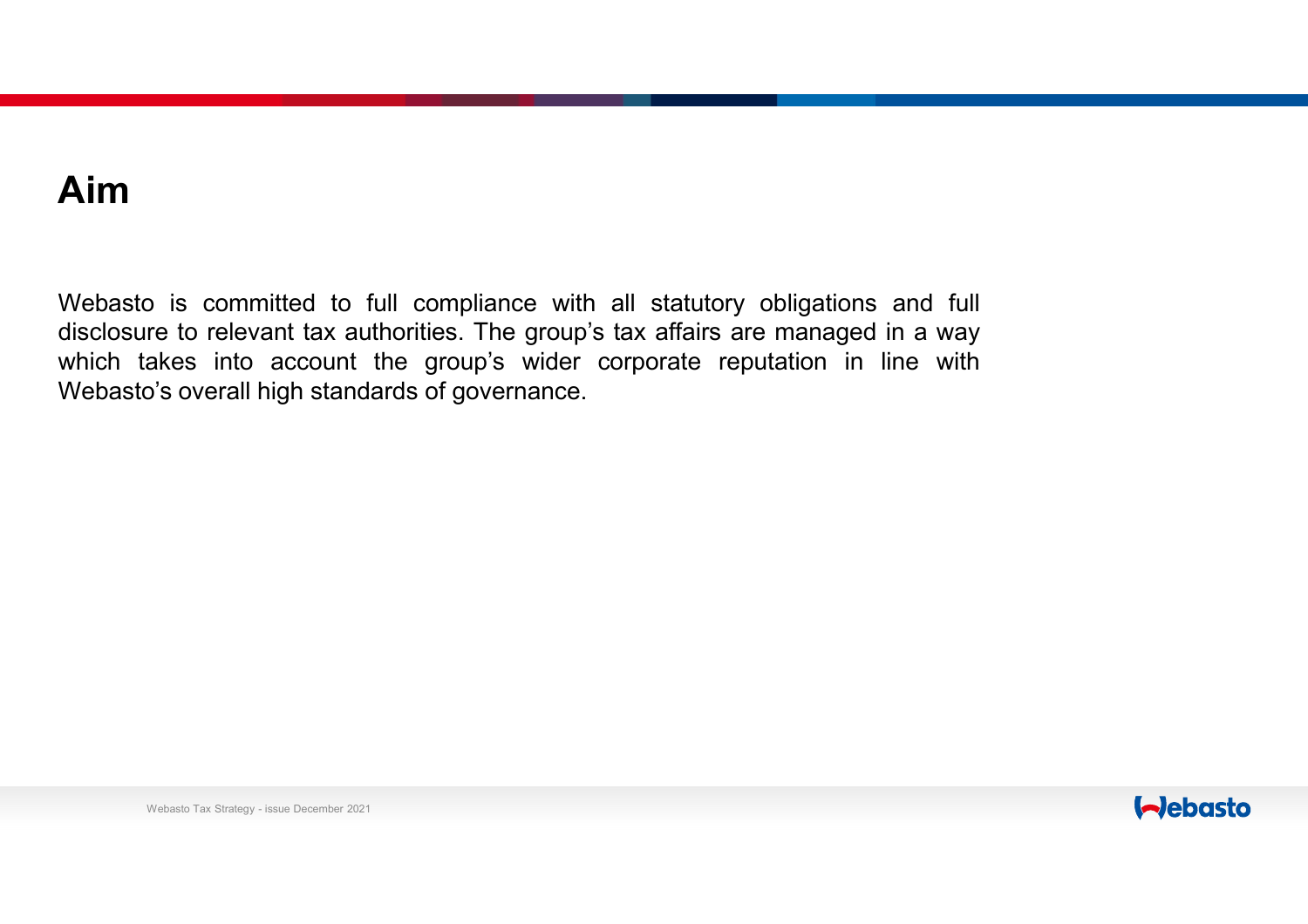# **Governance in relation to UK taxation**

- $\bullet$  Ultimate responsibility for Webasto's tax strategy and compliance rests with the Board of Webasto
- $\bullet$  The Finance Director is the Board member with executive responsibility for tax matters
- $\bullet$  Day-to-day management of Webasto's tax affairs is delegated to the Team leader Accounting, who reports to the Finance Director
- $\bullet$  The Board ensures that Webasto's tax strategy is one of the factors considered in all investments and significant business decisions taken



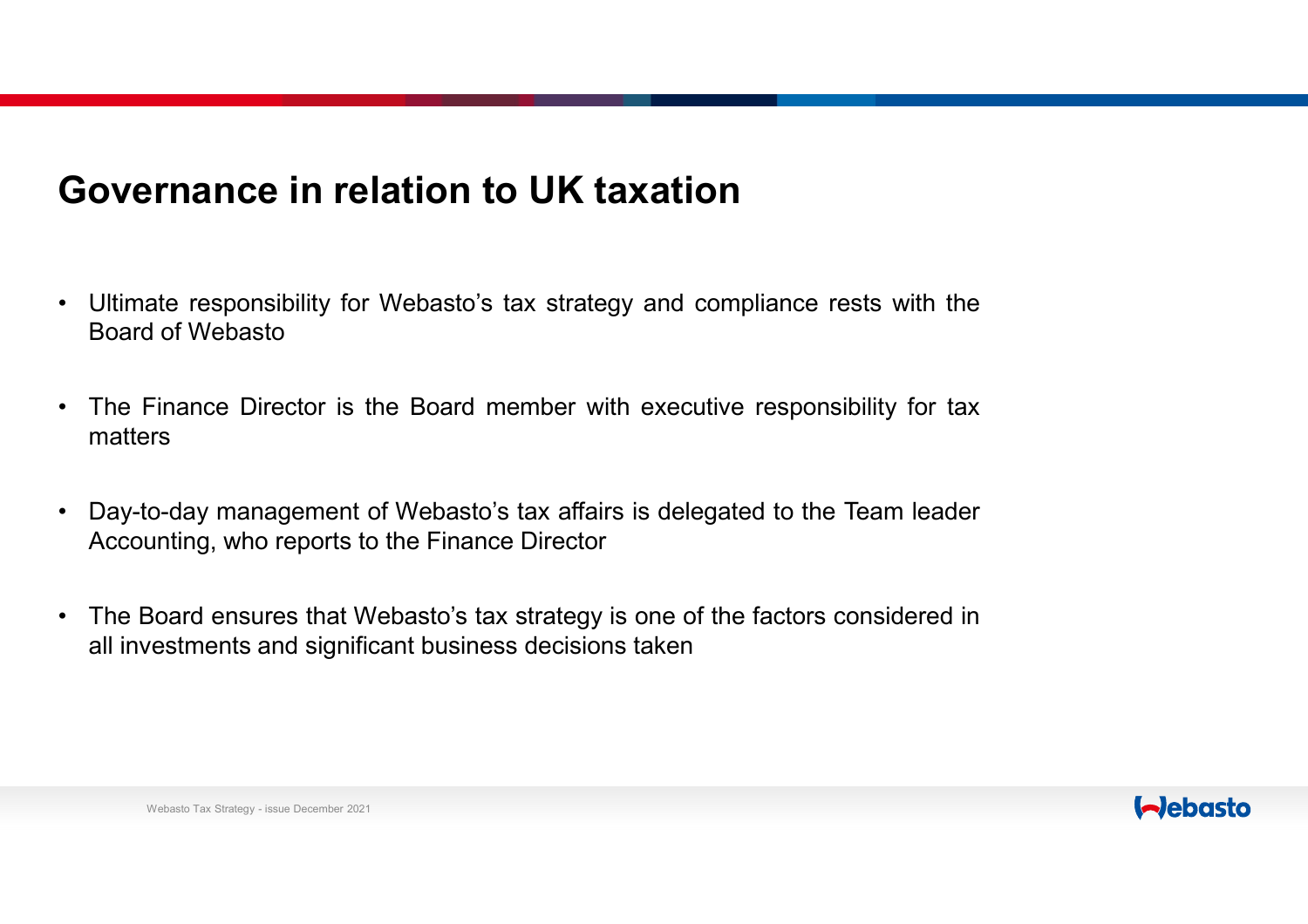# **Risk Management**

The Webasto Group based on Germany operates <sup>a</sup> tax tool helping each of its subsidiaries to be tax compliant

All tax matters are reviewed by Webasto's Group Tax competence centre

Appropriate & regular training is carried out for staff outside Tax team who manage or process matters which have tax implications

For every business transaction (sales, purchases, imports) documentation is provided and stored

Advice is sought from external advisers where appropriate (KPMG LLP)

#### Webasto Tax Strategy - issue December 2021

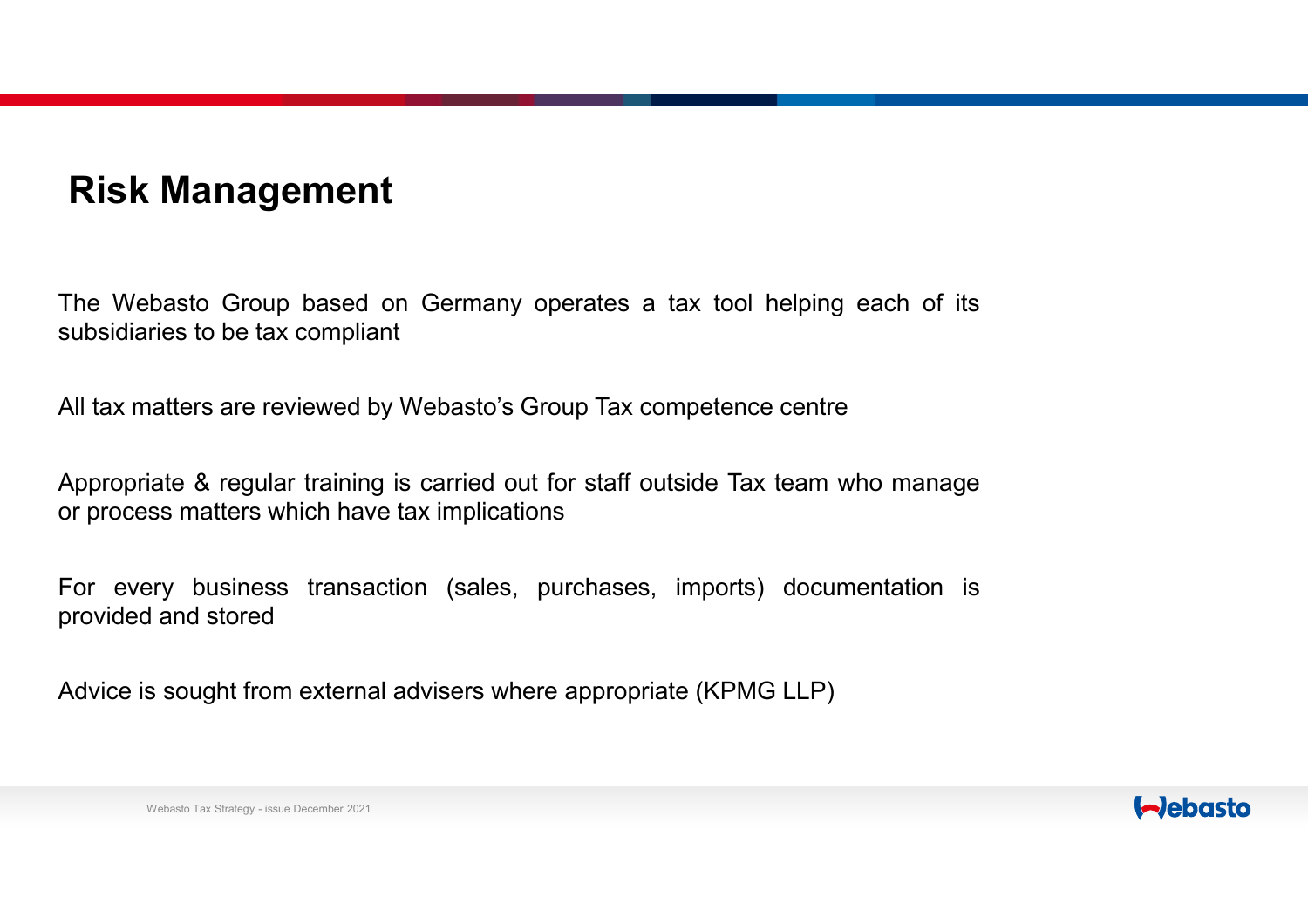# **Attitude towards tax planning and level of risk**

Webasto manages risks to ensure compliance with legal requirements in <sup>a</sup> manner which ensures payment of the right amount of tax.

When entering into commercial transactions, Webasto seeks to take advantage of available tax incentives, reliefs and exemptions in line with tax legislation.

For all new commercial transactions, advice of KPMG LLP is seeked.

All tax relevant transaction are also checked by Tax team in Webasto Headquarters in Germany

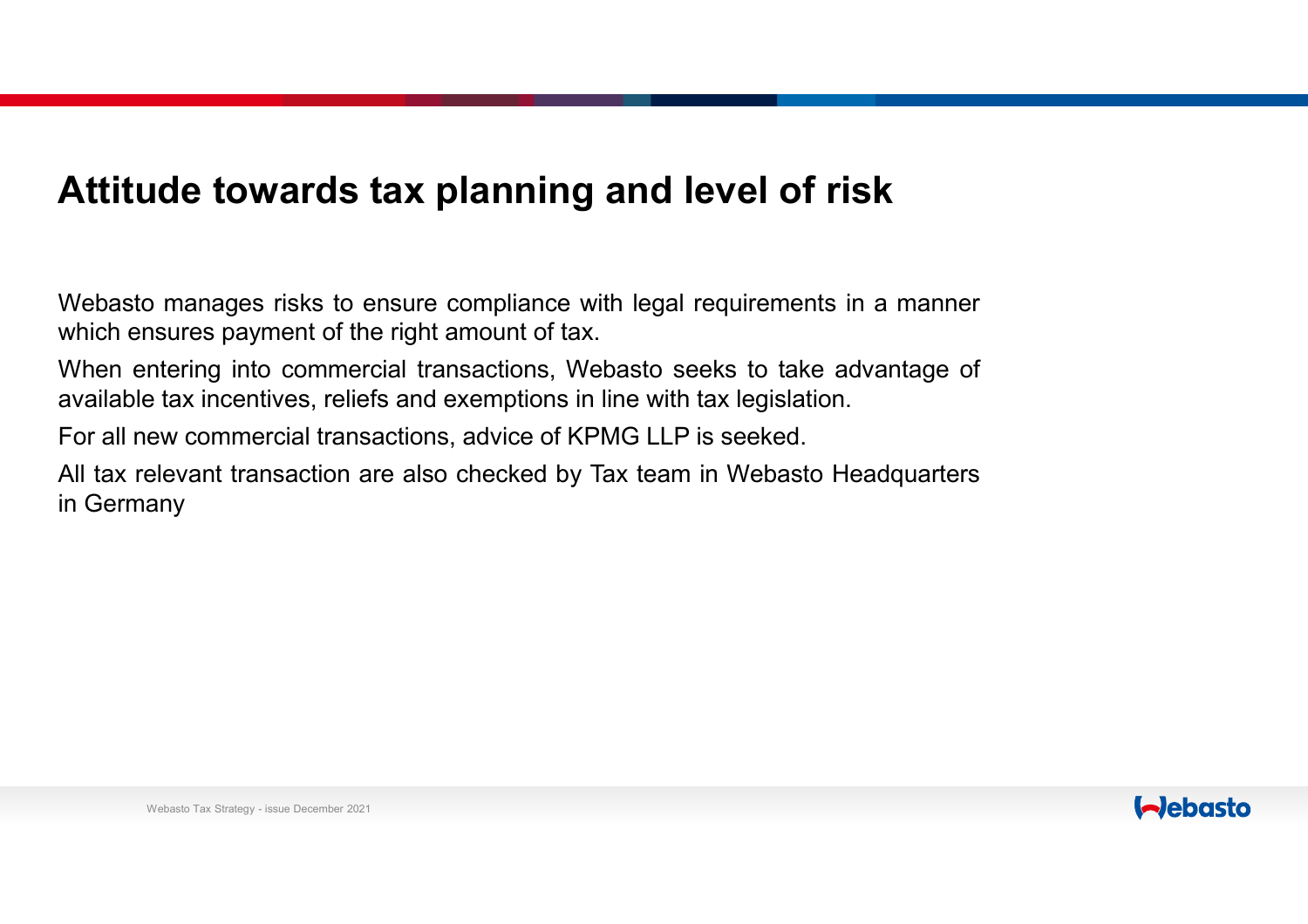# **Relationship with HMRC**

Webasto seeks to have <sup>a</sup> transparent and constructive relationship with HMRC through regular meetings and communication in respect of developments in Webasto's business, current, future and retrospective tax risks, and interpretation of the law in relation to all relevant taxes.

Any inadvertent errors in submissions made to HMRC are fully disclosed as soon as reasonably practicable after they are identified.

Any audit conducted by HMRC is fully supported by Accounting and Tax Team. All documentation is provided in due time.

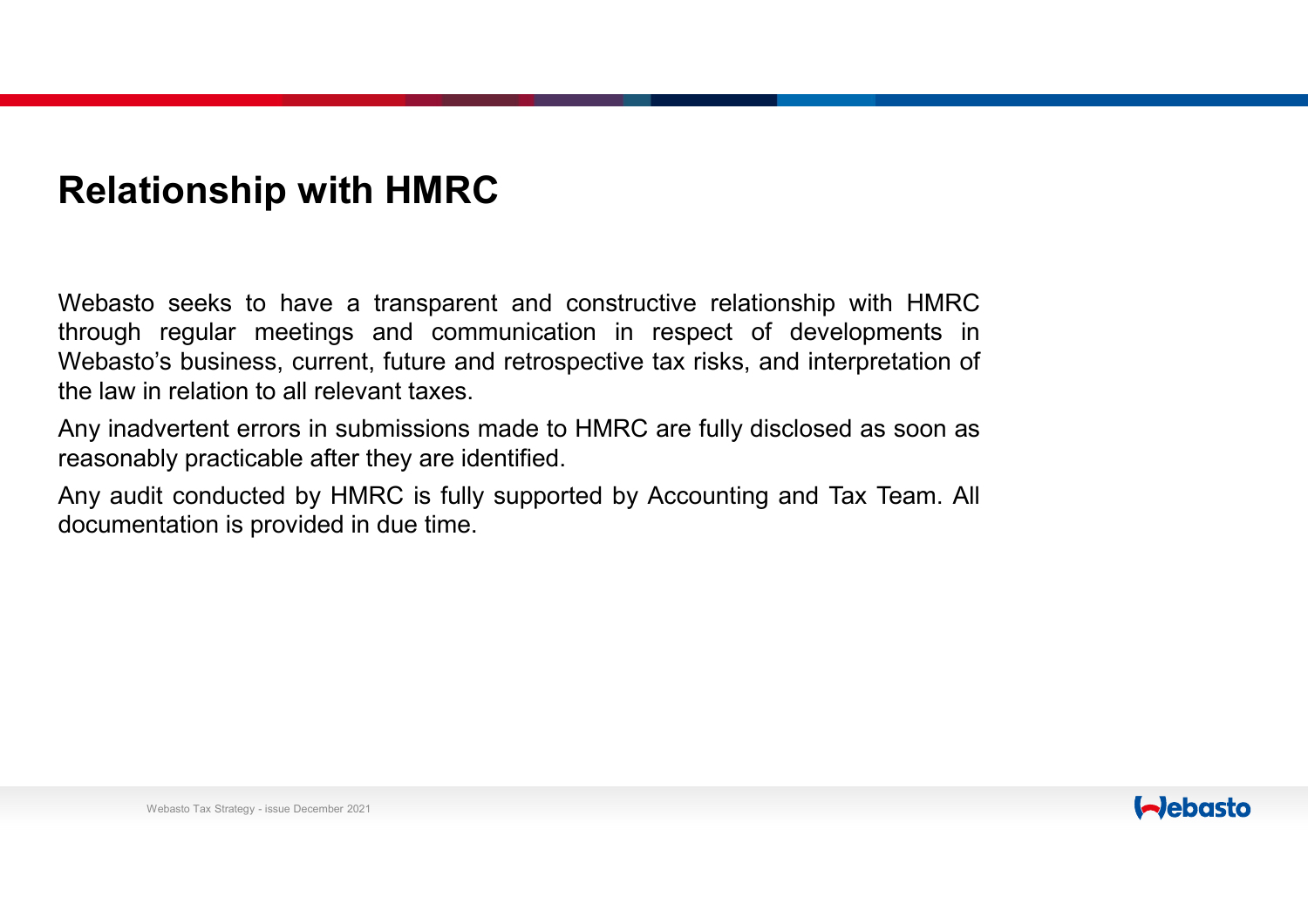# **Relationship with HMRC**

Recent activities:

- -Making Tax digital. Webasto has used the required digital link towards HMRC
- -Brexit: ERP system supports postponed VAT accounting

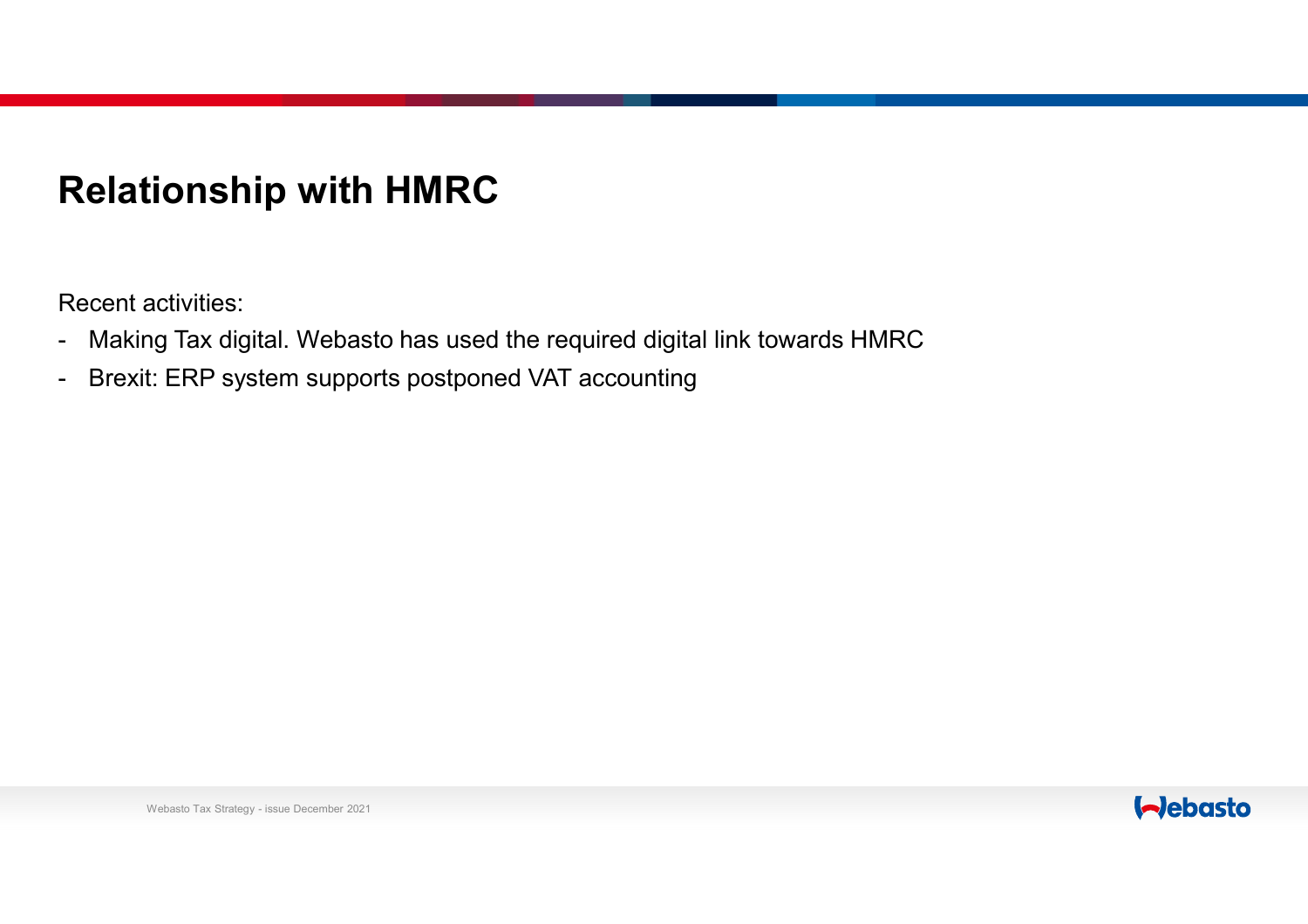# **Legal and ethical**

We act lawfully and with integrity and expect the same from our people, tax **authorities and other parties with whom we interact.**

In every respect our work shall be fully compliant with legal and regulatory requirements and in our behaviour we aspire to the highest professional and ethical standards.

We shall not act in such <sup>a</sup> way as to undermine the structure of the tax system.

We shall not entertain arrangements that evade tax or that rely, to any extent, in the authorities inability to collect it.

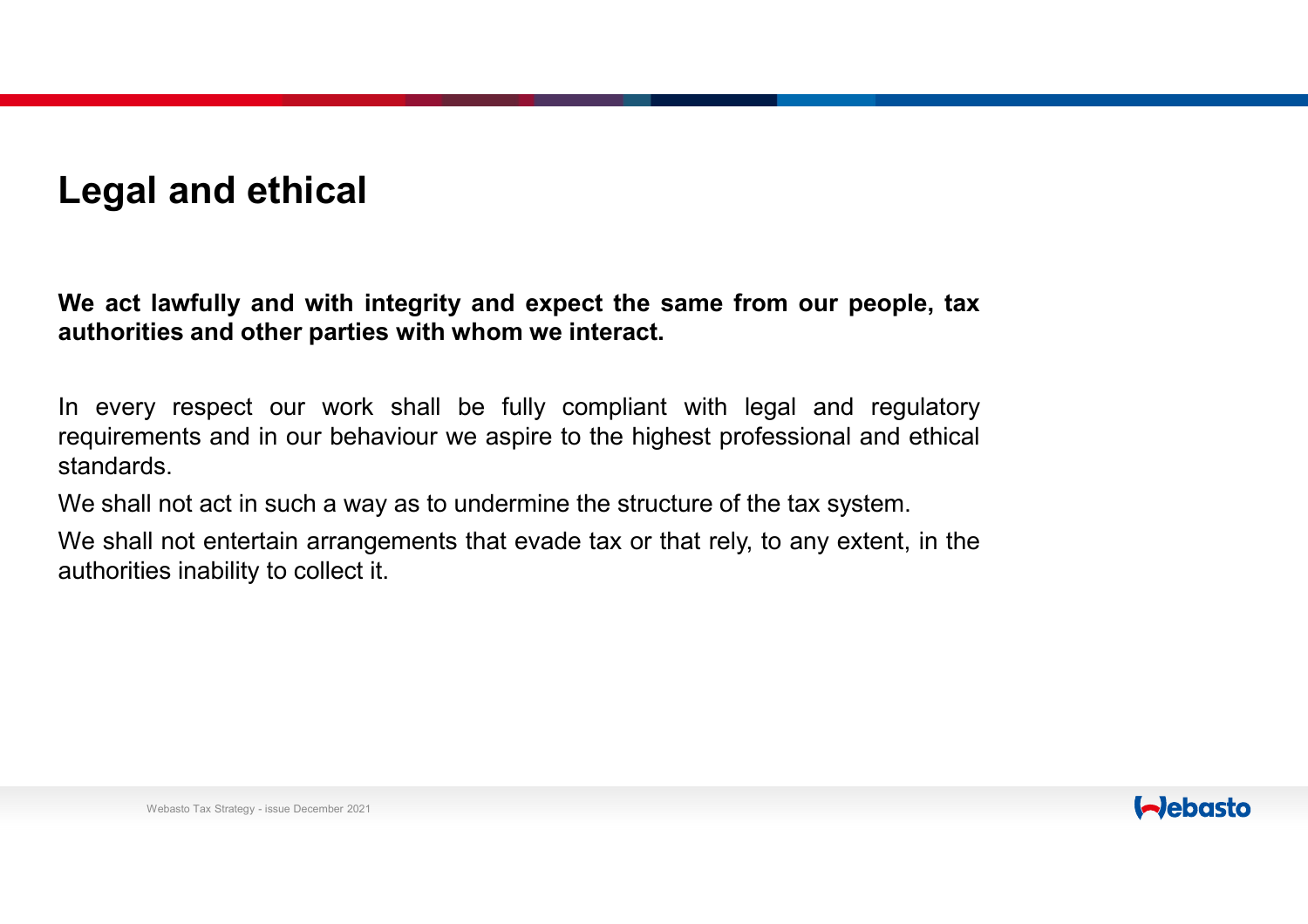# **Transparency**

We support a relationship with tax authorities, based upon mutual trust and **respect which will enable constructive dialogue and responsiveness by all parties in order to fulfil our responsibilities to our firms' clients.**

We shall comply with all our disclosure requirements Any documentation required by HMRC is accessible

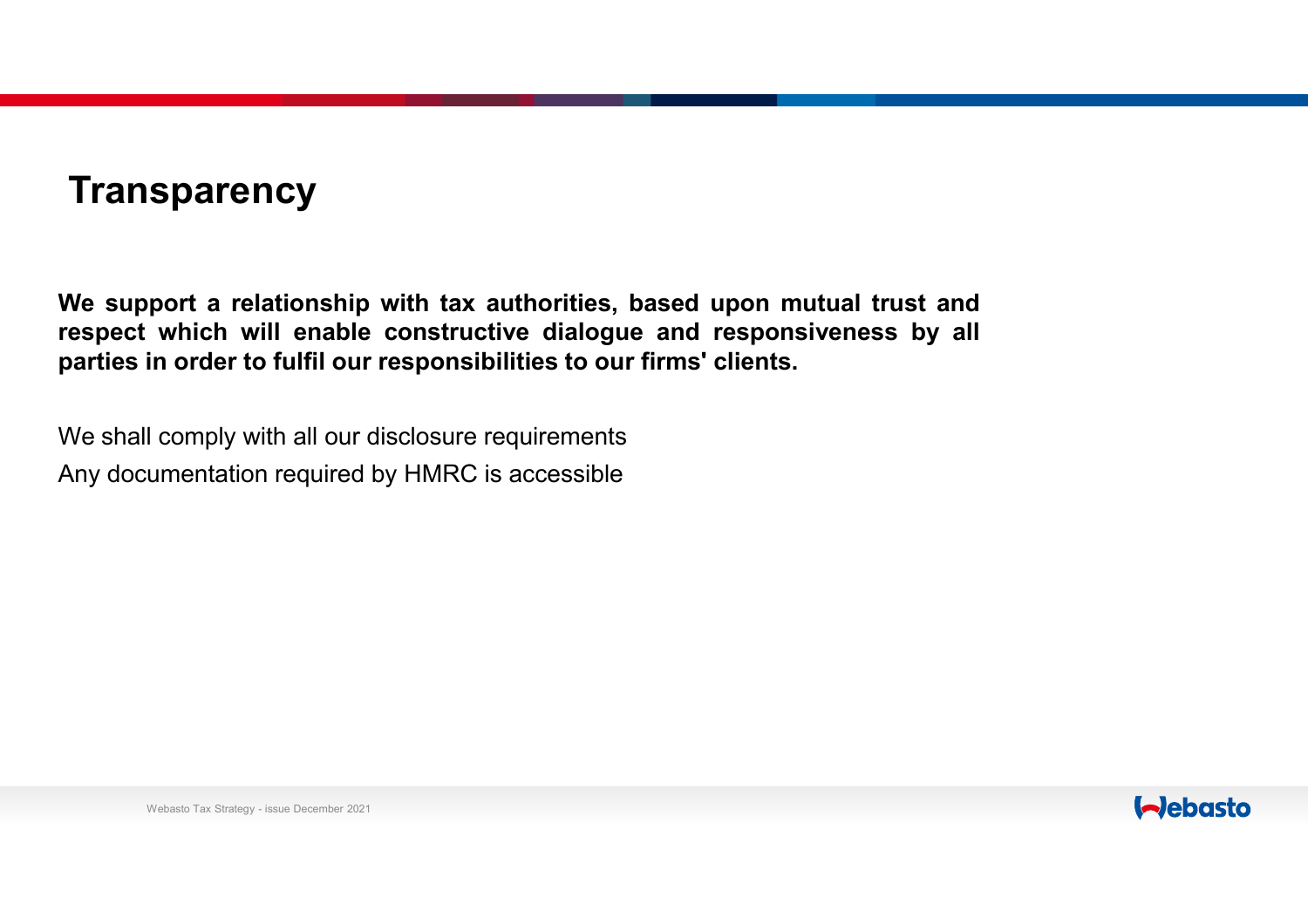# **Transparency**

#### **Current activities**

Webasto is currently enhancing the management system to monitor all imports made Guidance from Webasto Group headquarters is given with an updated internal Customs Guideline

This comprises import from non-EU as well as EU member countries in order to be able to also correctly track and declare imports considering BREXIT

This management system will help to document in <sup>a</sup> more transparent way, includes collaboration with agents declaring on behalf of Webasto, and checking the declarations itself to make sure duties are paid correctly